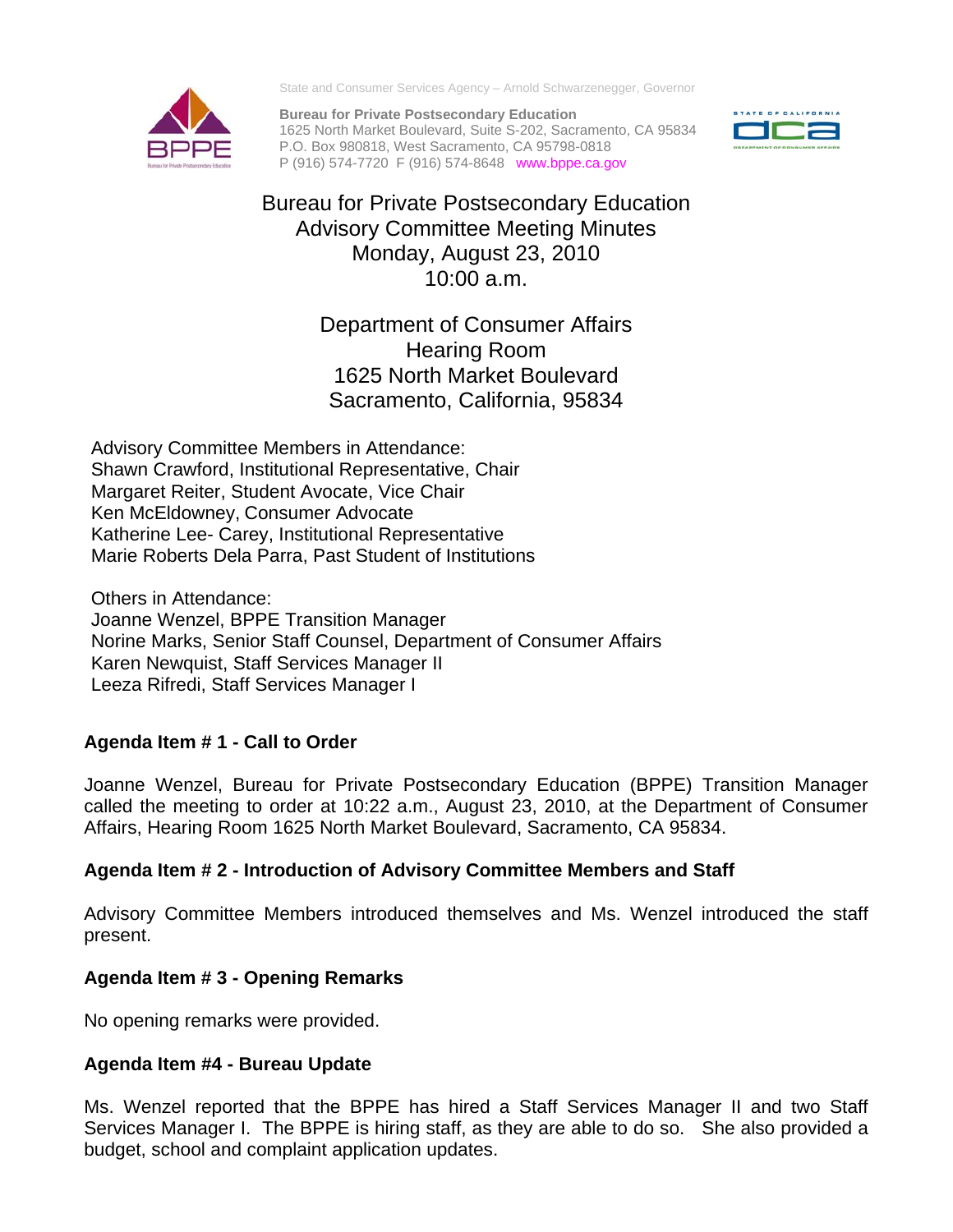## **Agenda Item # 5 - Approval of Minutes for June 7, 2010, Advisory Committee Meeting**

M - Shawn Crawford; and S – Margaret Reiter; and carried unanimously to adopt the Advisory Committee Meeting Minutes as amended to correct spelling.

#### **Regulation Hearing**

At 10:29 a.m., Ms. Wenzel opened the Regulation Hearing – Enforcement and Discipline - Notice to Comply & Disciplinary Guidelines: Notice to Comply; Suspension, Revocation, or Probation of Approval to Operate; and Disciplinary Guidelines – Proposed Language to add, amend or repeal Division 7.5 of Title 5, California Code of Regulation, Sections 74120, 74130, 71460, 74170, 75010, 75060, 75070, 75080, 75090, 75100, 7550.

No public comment was received.

At 10:34 a.m., Ms. Wenzel closed the public comment period.

## **Agenda Item # 6 - Consideration and Recommendations regarding the proposed language for Enforcement and Discipline - Notice to Comply & Disciplinary Guidelines**

Katherine Lee-Carey recommended that a probationary period of three years instead of five years for disclosure violations; the Notification to Perspective Students be brief, directing students where to find information regarding the school's probation conditions on the BPPE's web site; and That auditor and the school meet once a month instead of once a week while on probation.

Margaret Reiter and Shawn Crawford stated that they submitted their recommendation to the BPPE in writing.

### **Agenda Item #7 - Election of Chair and Vice Chair of the Advisory Committee**

Ms. Wenzel called for the election of a Committee Chair.

K. McEldowney: nominated Margaret Reiter K Lee- Carey: nominated Shawn Crawford

The committee voted:

M. Reiter: 1 vote S. Crawford: 2 votes

S. Crawford is the Advisory Committee Chair.

Ms. Wenzel called for the election of the Vice-Chair.

K. McEldowney and M. Roberts Dela Parra: nominated Margaret Reiter as Vice-Chair.

The committee voted unanimously to elect M. Reiter as Vice-Chair.